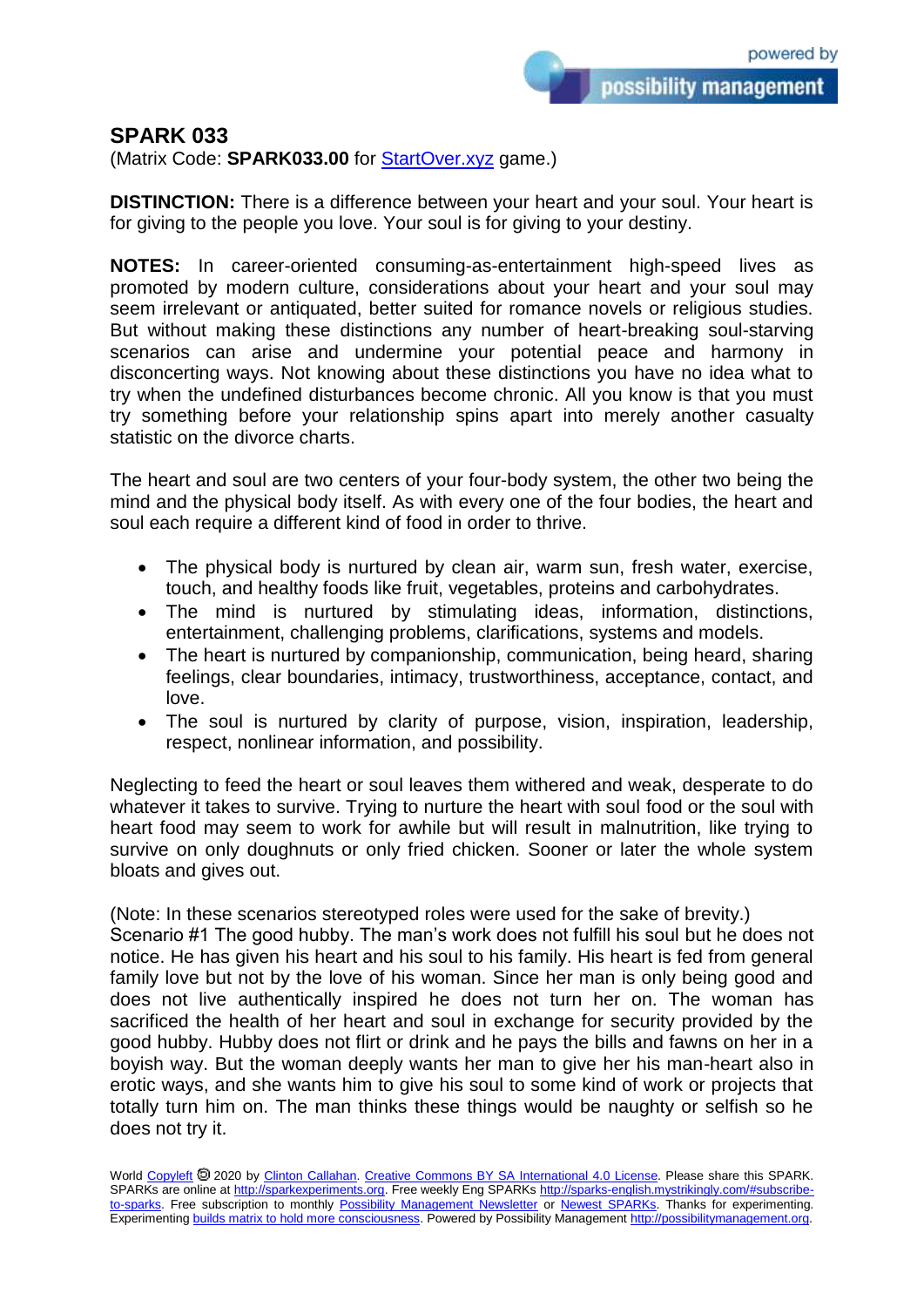Scenario #2 The kickabout. The man has found a woman and rather than risking his soul with his destiny or his heart with his woman he does what little is needed to get by. The woman neither understands nor respects that her man has a soul. She just knows that she wants her man to be home with her and help with family life. She considers her man's work to be an energy drain, complaining that he invests too much time at work and does not bring home enough money in exchange. She gives her heart to her children and wants her man to love her anyway.

Scenario #3 The professional. The man has created fabulous work that abundantly feeds his soul. Every day he gets to be his destiny in action, managing creative projects and making a difference for the community or humanity at large. He sweeps his woman into his inspired vision and for a while her soul is fed too. But the man is feeding his heart on an overflow of soul food and does not know that his heart and his woman's heart are starving to simply be open with each other. Heart food seems too soft and tender to be real to him compared to the glorious vibrancy of soul food. He is shocked when she runs off with a simpler man for the sake of heart food intimacy.

Scenario #4 The scientist. The man is involved in high-powered technical development or research. Every day he is bathed in an abundance of rich sophisticated intellectual food. He mistakes intellectual ecstasy as both heart food and soul food. He centers himself in his mind so he does not feel the starvation of his heart and the emptiness of his soul. His woman sees that he is happy with his mindcentered work, but she is starving on every level in her relationship with him. She cannot even share intellectual intimacy with him because anything she could offer just bores him and anything he offers just sounds crazy to her. So they watch movies together.

Scenario #5 The nurse. The woman is a healer. She heals with love. She gives her heart so abundantly at work that she feeds her heart and her soul with heart food. Her soul is not properly fed because she is so involved with her heart. She comes home to her man who wants her heart and she looks at him like he is just another patient who wants healing. Her heart is already overused so her man gets little.

Serving your destiny principles feeds your soul. Serving your relationship feeds your heart. You need to feed both. So does your partner. If you try to make your partner choose between feeding their soul with their work *or* feeding their heart with you, you end up with someone who is half alive. If you confuse your heart with your soul, or if you confuse your relationship with your destiny, imbalances prevent you from further development. If you try to give your soul to your mate, they do not want it, and they get frustrated. Even if they cannot articulate it they want you to give your soul to your destiny. They want you to be alive and inspired by serving your true purposes, and to bring that aliveness and inspiration to them heartfully.

## **EXPERIMENTS:**

**SPARK033.01** Clean up your act. Feed your heart with heart food from your partner. Feed your soul with soul food from your inspired work. As you make this distinction, notice what changes. Some people report that they gain a lightness of being, as if